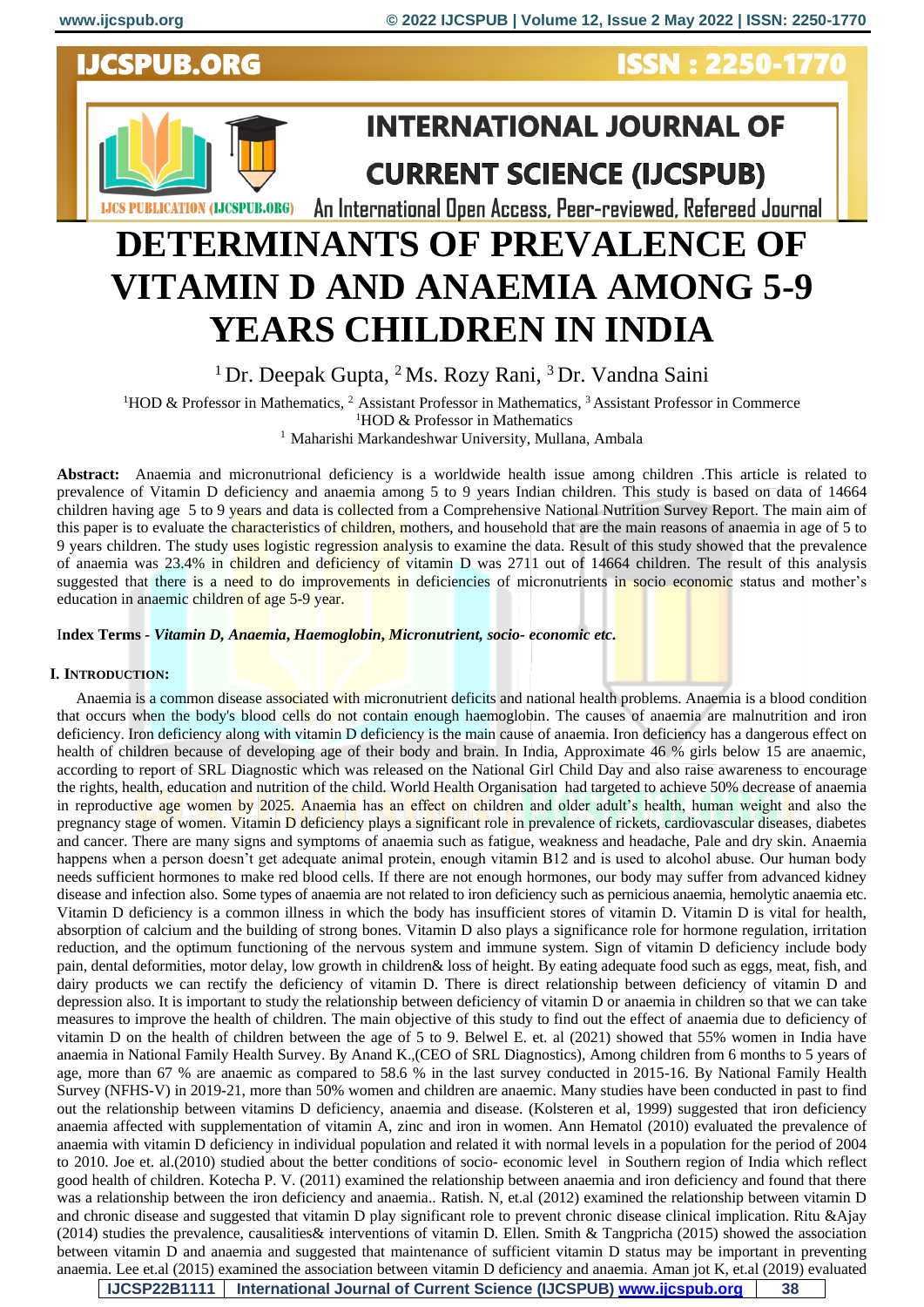# **www.ijcspub.org © 2022 IJCSPUB | Volume 12, Issue 2 May 2022 | ISSN: 2250-1770**

the prevalence of anaemia in urban and rural adolescent girls of 10 to 16 years of age in Ambala district. They stated that overall prevalence of anaemia was found to be 69.7%, and prevalence of anaemia was very high among adolescent girls**.** Vikas M, et.al (2020) evaluated the state of the evidence, synthesize the knowledge gaps, and formulate commendations for improved research in this area with the help of 61 studies and concluded that Serum vitamin D levels inversely correlated with clinical depression. Bharati, Pal et.al, (2020) examined rate of anaemia among children aging between 6 to 59 months in India and found that prevalence of anaemia in children is due to socio- economic conditions of households.

#### **II. Objective of the study:**

 The main objective of this study is to find out the effect of anaemia due to deficiency of vitamin D on the health of children between the age of 5 to 9 years.

#### **III. Data Source:**

The study based on data disclosed by CNNS (report) in 2016 to 2018. This report survey was taken under the supervision of the UNICEF, MoHFW, the US CDC and a Technical Advisory Group (TAG). This report is based on the investigation of four survey agencies Indian Institute of Health Management Research, Jaipur, Gkf Mode Pvt. Ltd., New Delhi, KANTAR Public New Delhi, SIGMA Research and Consulting pvt. Ltd. The CNNS report based on the sample of children having age 5 to 9 years in 30 states of India.

#### **IV. Sample Size:**

This study is based on the sample size of 14664 children of age 5-9 years.

#### **V. Variables include in the study:**

This study is based on characteristics of children, maternal, household characteristics.

#### **VI. Statistical analysis:**

 This study uses logistic regression analysis to examine the prevalence of anaemia and rate conveyance with sample of 14664 children having age of 5 to 9 years old.

|            | <b>Vitamin</b><br>D | <b>Vitamin</b><br><b>B12</b><br>deficient | <b>Iodine</b><br>deficient | <b>Multi</b><br>vitamin<br>tablets<br>taken | <b>Deworm</b><br>ing<br><b>tablets</b><br>taken | <b>IFA</b><br>tablets<br>taken |      | <b>Sex</b> |         | Age<br>(in years) |       | <b>Schooling</b> |
|------------|---------------------|-------------------------------------------|----------------------------|---------------------------------------------|-------------------------------------------------|--------------------------------|------|------------|---------|-------------------|-------|------------------|
|            |                     |                                           |                            |                                             |                                                 |                                | М    | F          | $5 - 7$ | $7 - 9$           | C.A.  | C.N.A.           |
| Percentage | 18.5                | 17.1                                      | 4.3                        | 10.3                                        | 40.3                                            | 9.6                            | 51   | 49         | 59.5    | 40.5              | 92.3  | 7.7              |
| Number     | 2711                | 2506                                      | 632                        | 1505                                        | 5908                                            | 1406                           | 7476 | 7188       | 8728    | 5936              | 13529 | 1135             |

#### **VII. Analysis & interpretation of data:**

 **Table1: The percentage distribution of five to nine years on the basis of Children characteristics in India**.

C.A .- Currently Attending, C.N.A. – Currently Not Attending

Source: The Comprehensive National Nutrition Survey, (2016- 18)

Above table showed that the problem of anaemia was found 59.5 percent in five-to-seven-year children and 40 .5 percent in seven-to-nine-year children by equally distributed of sex. Deficiency of vitamin D was found 18.5 percent. The result of above table also showed that consumption of tablets of multivitamin, deworming and IFA was 10.3%, 40.3% and 9.6% respectively.

#### **Table2: The percentage distribution of five to nine years children on the basis of Material's characteristics in India.**

|            |      | <b>Mother's Age</b> |                                      | <b>Mother's Schooling</b> |                                      |                        |  |  |  |  |  |
|------------|------|---------------------|--------------------------------------|---------------------------|--------------------------------------|------------------------|--|--|--|--|--|
|            | $30$ | $>=30$              | <b>No Formal</b><br><b>Schooling</b> | Up to<br><b>Primary</b>   | <b>Above primary</b><br>to Secondary | <b>Above Secondary</b> |  |  |  |  |  |
| Percentage | 38.6 | 61.4                | 39.5                                 | 16.7                      | 31.7                                 | 12.1                   |  |  |  |  |  |
| Number     | 5659 | 9005                | 5789                                 | 2450                      | 4648                                 | 1776                   |  |  |  |  |  |

Source: The Comprehensive National Nutrition Survey, (2016- 18)

Analysis of above table disclosed that 39.5 percent had no formal education and their schooling above primary to secondary was 31.7 percent, above secondary was 12.1 percent.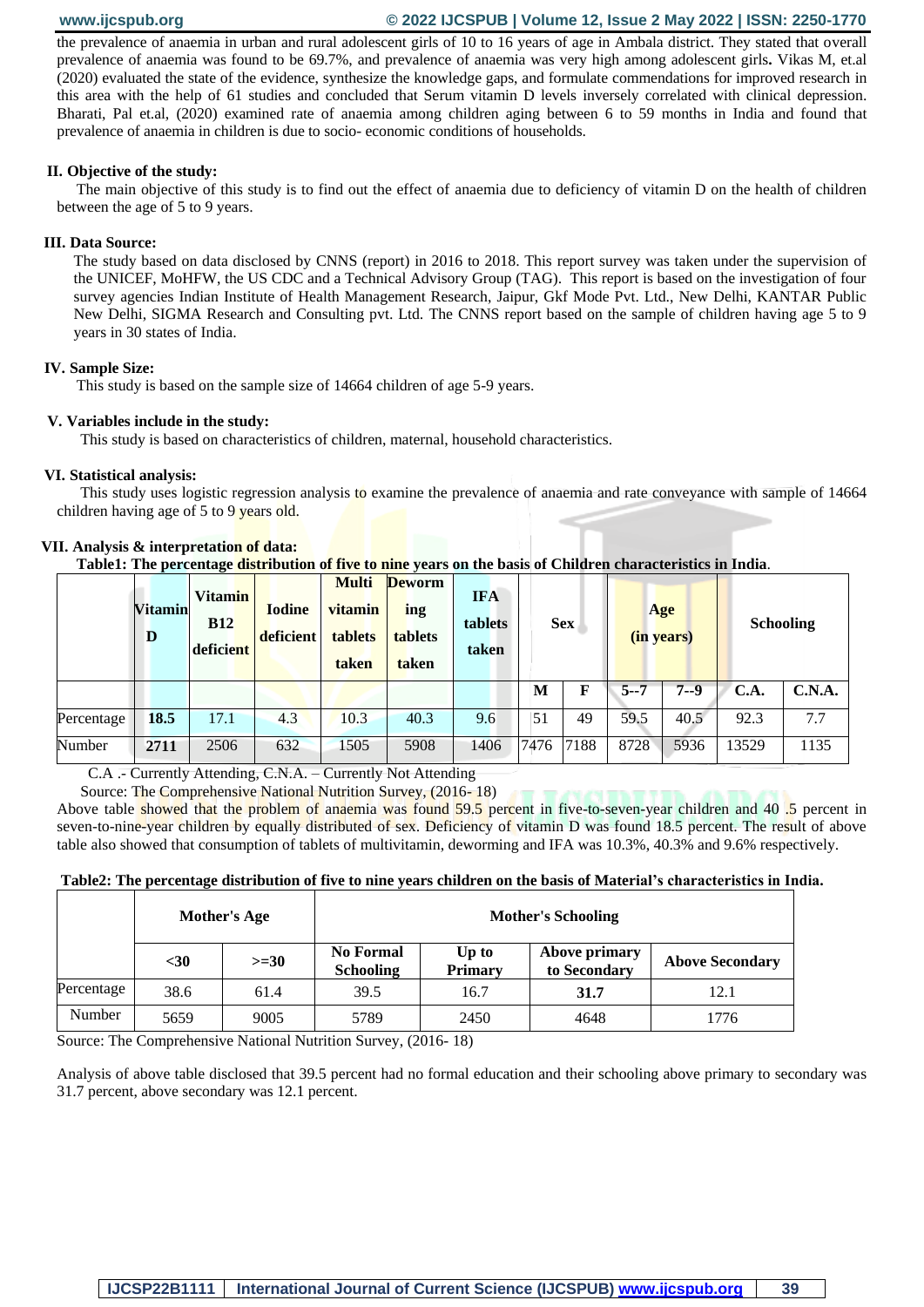#### www.ijcspub.org

# © 2022 IJCSPUB | Volume 12, Issue 2 May 2022 | ISSN: 2250-1770

Table3: The percentage distribution of five to nine years children on the basis of Household's characteristics in India.

| <b>Wealth Quintile</b><br>Midd |      |      | <b>Residence</b>  |                  | <b>Religion</b> |                         |     | Caste           |      |      | <b>Region</b> |                                             |      |                                               |      |              |  |
|--------------------------------|------|------|-------------------|------------------|-----------------|-------------------------|-----|-----------------|------|------|---------------|---------------------------------------------|------|-----------------------------------------------|------|--------------|--|
| Poor                           | le   |      | <b>Rich Rural</b> | <b>Urba</b><br>n | <b>Hindu</b>    | <b>Musli</b> other<br>m | s   | <b>SC/STOBC</b> |      | rs   |               | Othe $\sqrt{\text{North}}^{\text{Central}}$ | East | $\overline{\text{North}}$ West<br><b>East</b> |      | <b>South</b> |  |
| 38.3                           | 21.1 | 40.6 | 75.2              | 24.8             | 80.9            | 14.2                    | 4.9 | 34.8 40.2       |      | 25   | 12.6          | 27.7                                        |      | 3.6                                           | 12.9 | 15.7         |  |
| 5616                           | 3094 | 592  | 11029 3635        |                  | 118572087       |                         | 721 | 5106            | 5889 | 3667 | 1851          | 4065                                        | 4033 | 521                                           | 1889 | 2307         |  |

Source: The Comprehensive National Nutrition Survey, (2016-18)

According to above table the majority 80.9% of children related to Hindu religion, 14.2 are related to Muslim and 4.9 percent of children related to other religion. Out of total children's 40 percent of the children belong to backward classes and 34.8 percent under the scheduled castes. In India, total occurrence of anaemia in East (27.5%), west (12.9%), North (12.6%), South (15.7%), and central region (27.7%) was found in five-to-nine-year age children in India.

Table 4: Percentage distribution of prevalence of anaemia in five to nine years children on the basis of Children background characteristics in India.

| Vitamin D         |      | <b>Vitamin</b><br><b>B12 Level</b> |         | <b>Iodine</b><br>Level |                     | <b>Multivit</b><br>amin |                | <b>Deworming</b> |                | <b>IFA</b> |      | <b>Sex</b> |      | Age<br>(in<br>vears) |     | <b>Schooling</b> |                   |
|-------------------|------|------------------------------------|---------|------------------------|---------------------|-------------------------|----------------|------------------|----------------|------------|------|------------|------|----------------------|-----|------------------|-------------------|
| <b>Nor</b><br>mal | Low  | <b>Nor</b><br>mal                  | L0<br>W | Nor<br>mal             | L <sub>0</sub><br>W | Y<br>es                 | N <sub>0</sub> | Yes              | N <sub>0</sub> | <b>Yes</b> | No   | M          | F    | $5 - 7$              | 7-9 | <b>C.A.</b>      | <b>C.N.</b><br>А. |
| 21.9              | .6.4 | 20.5                               | 21.1    | 19.4                   | 21.6                | 19                      | 20.3           | 18.9             | 21.4           | 22.7       | 19.8 | 22.2       | 24.7 | 27.8                 | 17  | 22.7             | <sup>32</sup>     |

Source: The Comprehensive National Nutrition Survey, (2016-18)

The existence of anaemia was  $23.4\%$  in five-to-nine-year children in India and the deficiency of vitamin D was found 21.9% normal and low 16.4 percent in children. This analysis found 22.7 percent rate of IFA in children.

Table 5: Percentage distribution of prevalence of anaemia in five to nine years on the basis of Material's background **Characteristics in India.** . .

|      | <b>Mother's Age</b> |                                      | <b>Mother's Schooling</b>                                      |                                      |                                  |  |  |  |  |  |  |
|------|---------------------|--------------------------------------|----------------------------------------------------------------|--------------------------------------|----------------------------------|--|--|--|--|--|--|
| $30$ | $>=30$              | <b>No Formal</b><br><b>Schooling</b> | <b>Up to Primary</b>                                           | <b>Above primary</b><br>to Secondary | <b>Above</b><br><b>Secondary</b> |  |  |  |  |  |  |
| 25.9 | 21.8                | 27.5                                 | 25.7                                                           | 20.5                                 | 14.4                             |  |  |  |  |  |  |
|      |                     |                                      | Course: The Comprehensive Nettional Nutrition Survey (2016-19) |                                      |                                  |  |  |  |  |  |  |

Source: The Comprehensive National Nutrition Survey, (2016-18)

Analysis of above table disclosed that 27.5 percent had no formal education and their schooling from primary to secondary was 20.5 percent, above secondary was 14.4 percent. The above table also showed that 25.9 percent mothers age were below 30 and 21.8 percent mothers age were above the 30 year.

Table 6: Percentage distribution of prevalence of anaemia in five-to-nine-year children on the basis of Household's **background characteristics in India.** The contract of the contract of the contract of the contract of the contract of the contract of the contract of the contract of the contract of the contract of the contract of the con

|                   | <b>Wealth Quintile Residence</b> |             |      |              | <b>Religion</b> |                    |  | Caste           |  |                   | <b>Region</b>                       |      |      |                |      |              |  |
|-------------------|----------------------------------|-------------|------|--------------|-----------------|--------------------|--|-----------------|--|-------------------|-------------------------------------|------|------|----------------|------|--------------|--|
| Poor <sup>1</sup> | Mid<br>dle                       | <b>Rich</b> | Rura | <b>Urban</b> |                 | Hindu Muslim other |  | <b>SC/STOBC</b> |  | <b>Othe</b><br>rs | $\sqrt{\text{North}}^{\text{Cent}}$ | ral  | East | North-<br>East | West | <b>South</b> |  |
| 29.6              |                                  | 18.1        | 24.3 | 20.6         | 23.5            | 22.2               |  | 28.8 20.6       |  | 20.5              | 15.9                                | 22.4 | 30.5 | 30.9           | 24.1 | 16.5         |  |

Source: The Comprehensive National Nutrition Survey, (2016-18)

According to above table the 23.5% of children related to Hindu religion, 22.2% are related to Muslims and 25.7 percent of children related to other religion. Rich households children affected by less anaemia comparatively poor children. Out of total children 20.5 percent of the children belong to backward classes and 28.8 percent under the scheduled castes / scheduled tribes. In India, total occurrence of anaemia in East region (30.5%), Central 30.50%, North-East 30.90%, North 15.9%, West 24.10% & South 16.50%. was found in five-to-nine-year age children in India.

Table 7: Odd Ratio showing the adjusted effect of vitamin D deficiency anaemia in 5 to 9 year of age group

| <b>Vitamin D</b>   |           | Vitamin<br><b>B12 Level</b> |      | <b>Iodine</b><br>Level     |         | <b>Multivit</b><br>amin |                | <b>Deworming</b> |           | <b>IFA</b> |      | <b>Sex</b> |         | Age<br>(in years) |           | <b>Schooling</b> |        |
|--------------------|-----------|-----------------------------|------|----------------------------|---------|-------------------------|----------------|------------------|-----------|------------|------|------------|---------|-------------------|-----------|------------------|--------|
| N<br>or<br>m<br>al | Low       | No.<br>r<br>m<br>al         | Low  | N <sub>0</sub><br>rm<br>al | Lo<br>W | $\mathbf{v}$<br>es      | N <sub>0</sub> | Ye<br>s          | No        | Yes        | No   | M          |         | $5 - 7$           | 7-9       | C.A              | C.N.A. |
|                    | $0.81***$ |                             | 0.99 |                            | 1.15    |                         | 1.10           |                  | $1.11***$ |            | 0.93 |            | $1.11*$ |                   | $0.68***$ |                  | 1.10   |

\*\*\* -P< 0.01,\*\* -P<0.05, \*-P<0.1

Source: The Comprehensive National Nutrition Survey, (2016-18)

Above table showed a deficiency of vitamin D during anaemia in 5 to 9 years children of age  $(0.81, -p < 0.01)$ .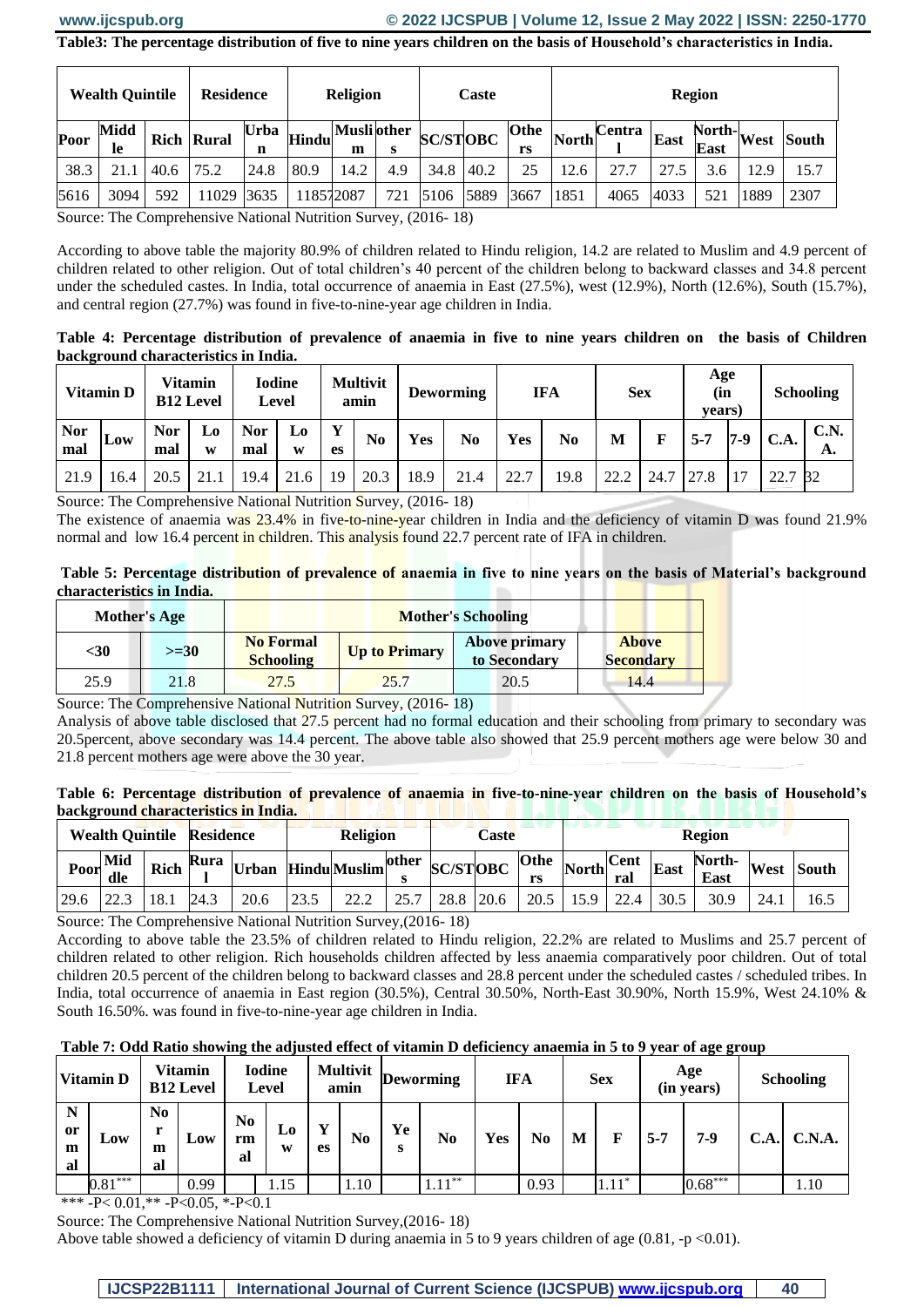# **Table 8: Effect of vitamin D deficiency on anaemia in children of age 5 -9 with parental characteristics, India.**

|      | <b>Mother's Age</b> |                                      |                               | <b>Mother's Schooling</b>            |                        |
|------|---------------------|--------------------------------------|-------------------------------|--------------------------------------|------------------------|
| $30$ | $>=30$              | <b>No Formal</b><br><b>Schooling</b> | <b>Upto</b><br><b>Primary</b> | Above primary to<br><b>Secondary</b> | <b>Above Secondary</b> |
|      | $0.85***$           |                                      | 0.98                          | $0.83***$                            | $0.69***$              |

\*\*\* -P<  $0.01$ ,\*\* -P< $0.05$ , \*-P< $0.1$ 

Source: The Comprehensive National Nutrition Survey,(2016- 18)

The ratio of mother's age was  $(0.85, -p<0.01)$  and schooling up to primary level 0.98, above primary to secondary  $(0.83, -p<0.01)$ 0.05) and above secondary  $(0.69, -p< 0.5)$ 

**Table 9: Effect of Vitamin deficiency on anaemia in children of age 5 -9 in India on the basis of household's characteristics.**

| Wealth<br>Quintile |           |                           | <b>Residen</b><br>ce |    | <b>Religion</b>                                    |            | Caste<br><b>Region</b> |            |               |    |                        |           |                |          |           |
|--------------------|-----------|---------------------------|----------------------|----|----------------------------------------------------|------------|------------------------|------------|---------------|----|------------------------|-----------|----------------|----------|-----------|
| $Pd$ Middle        | Rich      | R<br>  <sub>u</sub><br>ra | <b>Urban</b>         | du | $\frac{1}{2}$ Hin $\frac{1}{2}$ Muslim $^{\prime}$ | other<br>S | SC/<br><b>ST</b>       | <b>OBC</b> | <b>Others</b> | th | <b>Nor</b> Centr<br>al | East      | North-<br>East | West     | South     |
| $0.77***$          | $0.65***$ |                           | 1.03                 |    | $0.82** 0.70***$                                   |            |                        | $0.79***$  | $0.72***$     |    | . 19                   | $1.74***$ | $1.42***$      | $.26***$ | $0.75***$ |

\*\*\* -P<  $0.01$ .\*\* -P< $0.05$ , \*-P< $0.1$ 

According to this study high prevalence of Muslim children 0.82, and other religion 0.70, with backward class (OBC) 0.79, and others 0.72. The rich wealth quintile children have less anaemia than poor wealth quintile children.The presence of anaemia in our study is higher in east region 1.74, north-east region 1.42, west 1.26, central 1.19 and south 0.75 .

## **VIII. Discussion:**

This study examined the existence of anaemia among Indian children ageing 5 to 9 years. The previous research papers mostly connected with anaemia have shown the results among children under the age of five years (Dutta et al., 2020). But this study spoken about the many important results. This study showed that children having age between 5 to 7 years had more chance of as compare to children having age 8 to 9 years. There is also relationship between mother age and anaemia. Mother age of more than thirty year are less chance of anaemia in their children as compare to mother's age of less than thirty year. Education of parents also plays a significant role to avoid the problem of anaemia in children. In household characteristics of wealth quintile, the rich families have less risk of anaemia in children. More cases of anaemia were found in rural children as compare to urban children. By WHO (2012) had targeted to achieve 50% decrease of anemia in reproductive age women by 2025,

Many studies have been conducted in past to analysis the problem of anaemia in Indian children but this study observed the occurrence and factors those are responsible for anaemia in children of age 5 to 9 years. The anaemia is a major health problem in Indian nation. It creates a serious issue in the children. The study tried to describe this problem among the children of 5-to-9-year age. This problem is examined by parents' characteristics and domestic factors. This study also detected that the level of anaemia was more in those children who have lower level of consumption of vitamin D, folate. The study also found that mother characteristics also have significant effect on the deficiency of vitamin D and anaemia. The southern region's children were observed with lower level of anaemia. The study can help the policy makers to design proper policy and implementation the policy to improve the health of children by reducing the problem of an anaemia. We cannot prevent inherited anaemia problem but we can prevent ourself from anaemia caused by iron deficiency, vitamin D deficiency and vitamin B by eating healthy diet. We can prevent the problem of anaemia by having healthy foods, taking proper quantity of water, regular exercise to avoid infection. Parent's education also plays a significant role to avoid this problem in children.

## **IX. Recommendation:**

It is important to apply some measurement for children of aged five to nine to improve their deficiency of vitamin D are:

- It is necessary for presence of adequate vitamins in food of children of their daily meal's schedules.
- It is also essential to include green vegetables in their meals to improve the nutritional level of the body.
- It is also recommended that educated mothers can even help to reduce anaemia and micro nutritional deficiencies among children.
- Government need to be designed and implement proper polices for the development of rural areas so that anaemia problem can be reduced in rural areas.
- It is also needed to aware the society about the problems of anaemia by health centre or educational institution.
- By increasing sun exposure and eating more vitamin D-rich foods we can avoid the deficiency of vitamin D.